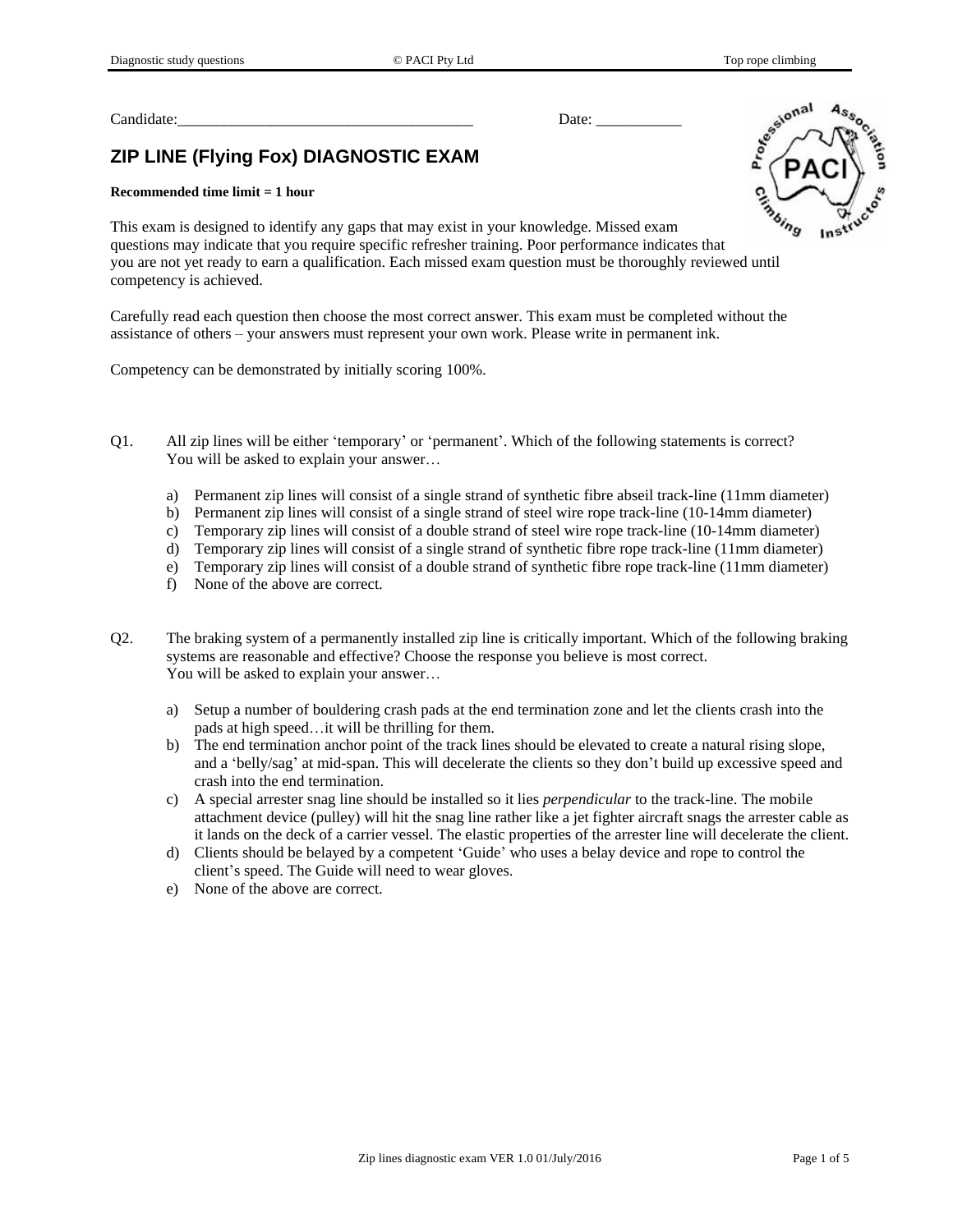Q3. Study the images carefully.

Choose the rig mobile attachment system that you believe creates the lowest level of risk to the client. You will be asked to explain your answer…

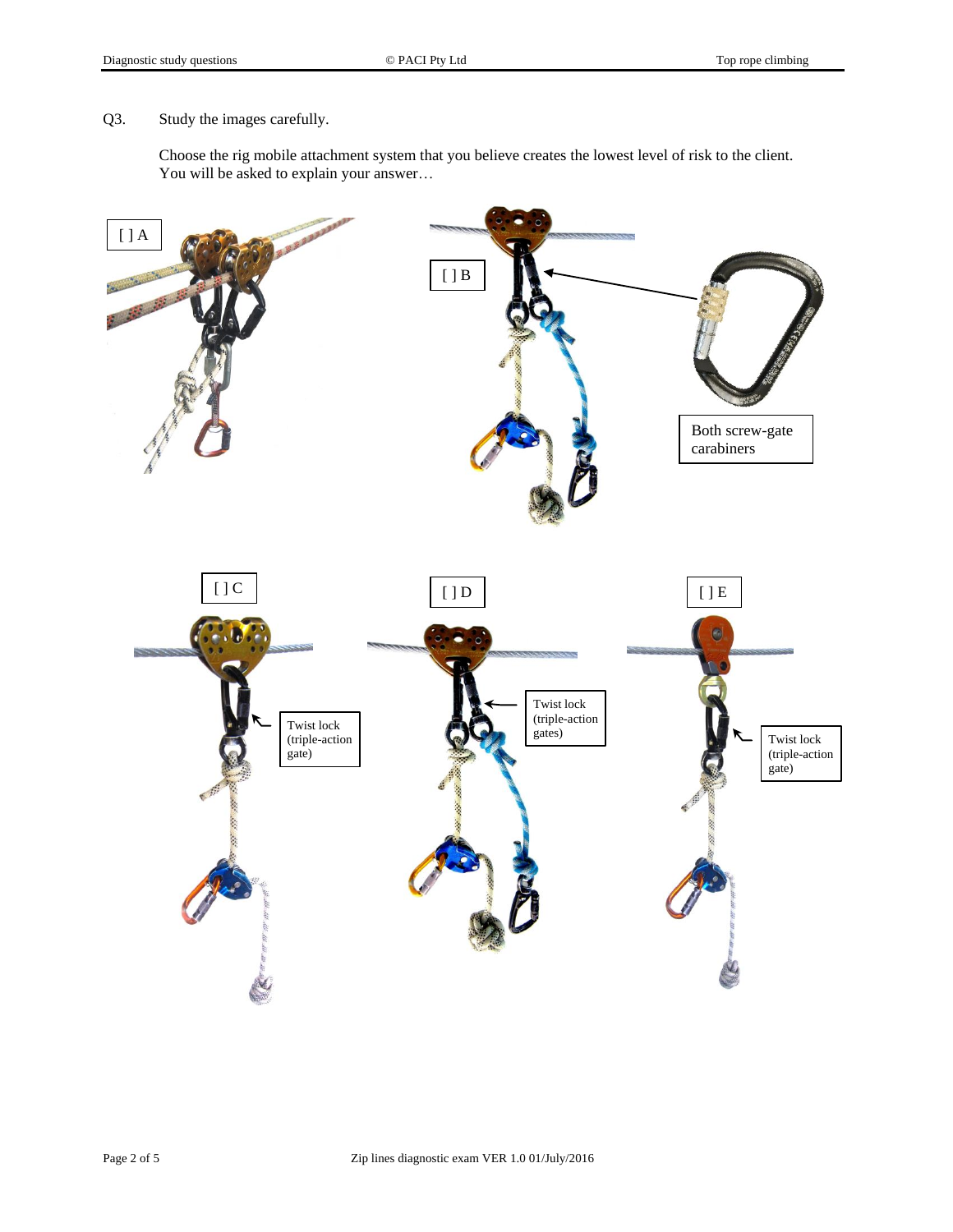Q4. There have been a number of courts prosecutions for zip lines (flying fox's) in Australia.

What has been the leading causes of accidents?

Background reading (see attached court cases)…

` Explain your answer: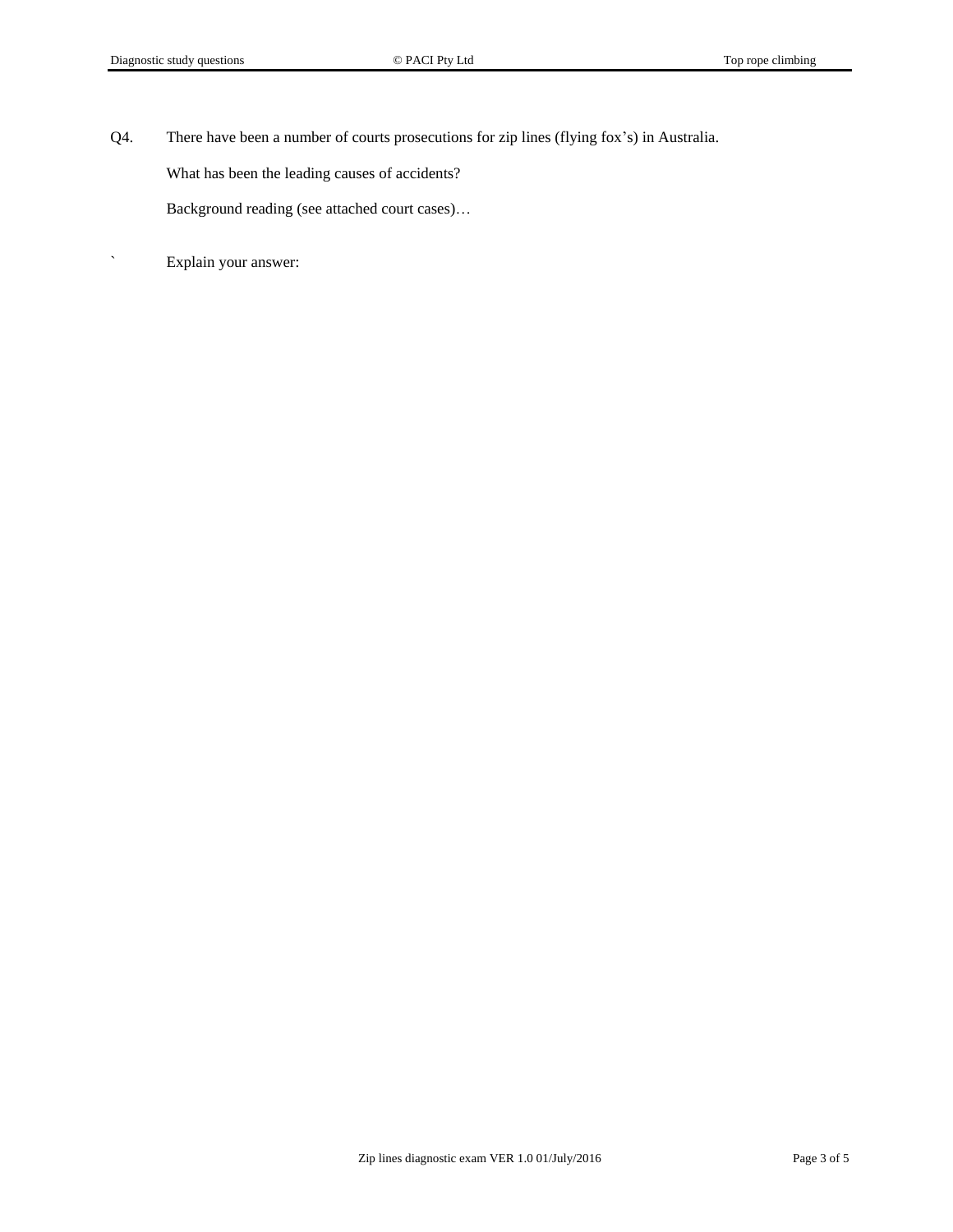### COURT DECISIONS

**Accused:** Warren Maxwell Williams **ABN / ACN: Industry:** Public Sector and Community Services **Accused Type:** Individual **Date of Offence:** 23/02/2007 **Date of Determination:** 17/06/2009 **Incident:** Failing to instruct, inform and train. Failure to conduct a risk/hazard assessment. Failure to conduct a risk/hazard identification.

#### **Judge / Magistrate:** N La Rosa

**Incident Summary:** Lyrebird Park ('the camp') is a school camp operated by the Williams Family Trust; Warren Maxwell Williams is the trustee of the Williams Family Trust. Students participate in various outdoor activities at the camp, including riding on a flying fox. Prior to Thursday 22 February 2007, riders who had finished the ride were lowered to the ground from a step ladder. On Thursday 22 February 2007, the step ladder was replaced by a scissor lift and a 5 pulley system was introduced. As a consequence of the '5 pulley system' being introduced 5 riders at any one time could be harnessed and ready to ride the flying fox.

Further, it was not necessary for the rider to return to the start with his/her pulley before the next rider could begin the ride. Prior to the introduction of the scissor lift and 5 pulley system:

- 1. no or no adequate hazard identification was performed;
- 2. no or no adequate risk assessment was carried out.

3. there was no control of the effects of using a scissor lift and multiple harnesses on the flying fox.

4. there was no or no adequate information, instruction, training or supervision provided to either the employee instructors or to the volunteer helpers (teachers/ parents) supervising the children on the flying fox in relation to the introduction of the new equipment / procedures.

5. there was no system of communication between the instructors at the dispatch and dismount points.

These failures;

1. exposed the users of the flying fox, in this case the school children on the camp to risks of serious injury to their health and safety through the possibility of colliding with the scissor lift

2. exposed the employees of the camp to the risk of injury should a child collide into them

On Friday 23 February 2007 approximately half the students were participating in the flying fox activity. One student rode the flying fox and dismounted without incident. However the instructors experienced difficulty (and delay) in releasing the 2nd student from her harness. The 3rd student began the ride before the 2nd student (and the scissor lift) had been cleared from the path of the flying fox.

Despite the efforts of an instructor to stop him, the 3rd student crashed into the scissor lift. The student was knocked unconscious and suffered a fractured skull and brain injuries. He was taken to hospital and placed into a medically induced coma. The student made a full recovery.

**Court Number:** X02832944 **Jurisdiction:** Magistrates Court